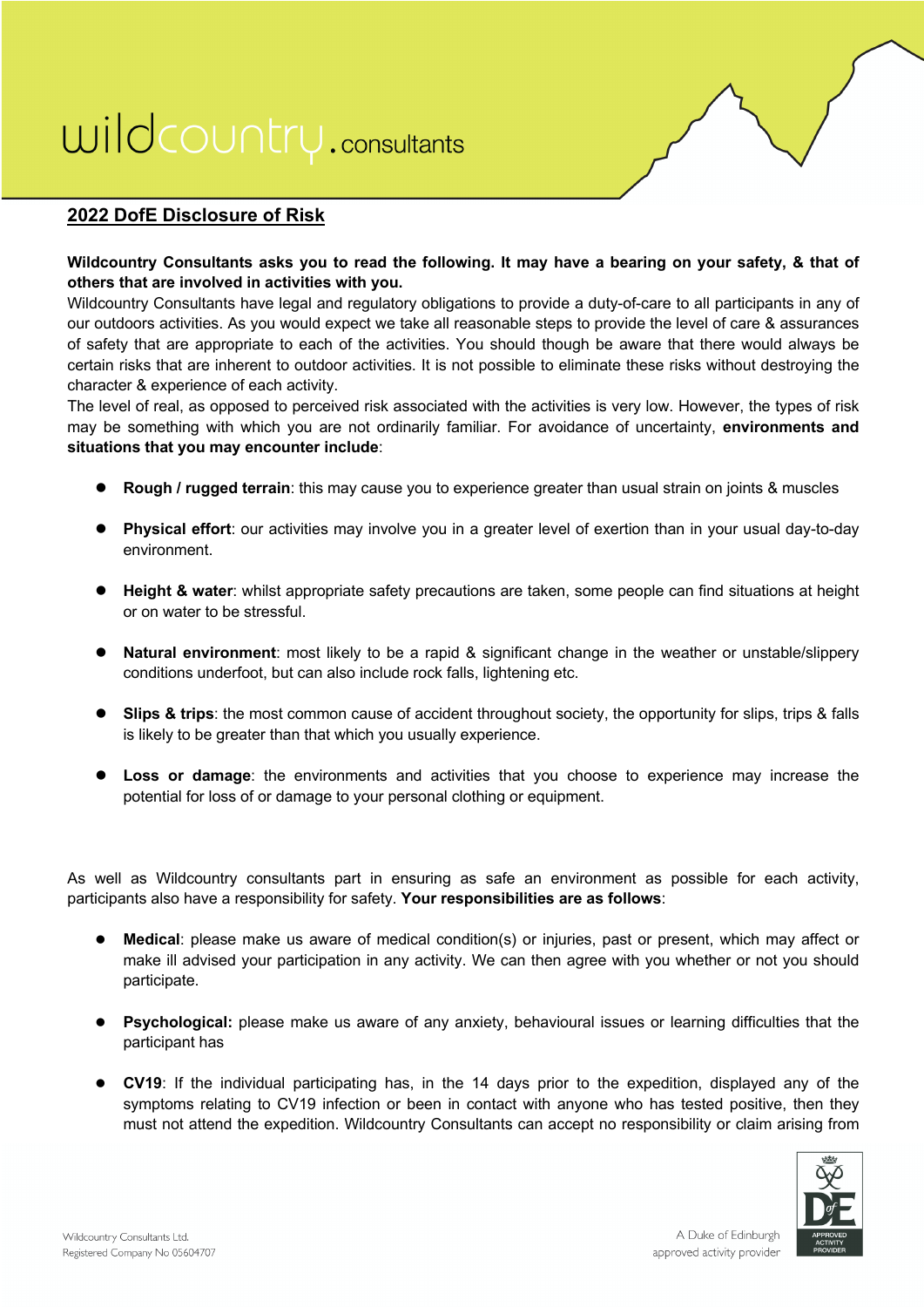

anyone who after attending an expedition tests positive, or suffers from CV19

- **Fears & phobias**: before commencing any activity, please ensure that we are aware if you have any major concerns, fears or phobias about the situation(s) in which you are choosing to place yourself. We will work with you to help ease your feelings of discomfort/apprehension/fear, & ensure that you are as comfortable as possible.
- l **Drugs & alcohol**: it is potentially highly dangerous to participate in any activity whilst under the influence of drugs or alcohol. Wildcountry consultants reserve the right to prevent any person participating in any activity, should we suspect that they may be under the influence of drugs or alcohol.
- **Instruction**: you must accept & act upon all direction & instruction from our instructors.
- l **T**aking part in a DofE program does not guarantee that the participant will gain the award, it is incumbent upon the individual to arrive appropriately prepared for the environment and with the right attitude towards their own and others safety. Wildcountry Consultants cannot be held responsible for any individuals who do not meet the standards outlined in the DofE;'s 20 conditions of the award or fail to complete the expedition due to attitude, fitness or injury.
- If we are presented with participants who clearly exhibit signs of physical injury or ability, high anxiety, behavioural issues or learning difficulties that we have not been made aware of before the expedition starts we will raise the matter with the Responsible Adult from the school and after discussion may not allow the participant to continue if we deem the terrain, route they are about to embark upon or the prevailing weather conditions present too high a risk for the individual or team's safety.

We recognise that there may be concerns over GDPR compliance and/or disclosure of private information. We assure you that the information you share regarding the pupils in our care will not appear on our Course Information Pack and will be disseminated verbally, only to those members of staff directly involved, and with the utmost discretion. Needless to say that none of our staff would ever raise such information, directly or indirectly, with the pupils themselves or their peers.

Thank you for taking the time to read & consider this Disclosure of Risk. Prior to commencing your chosen activity/activities, Wildcountry consultants will ask you to acknowledge your acceptance of the disclosed risks by signing below. In doing so you will confirm that you have read & understood the content of the Disclosure of Risk. A parent or guardian must counter-sign for anybody under the age of 18. Signing the Acknowledgement of Risk does not release Wildcountry consultants from any of our obligations towards you, nor does it affect your statutory rights. **Acknowledgement of Risk** I hereby confirm that I have read & understood the Disclosure of Risk provided to me by Wildcountry consultants

| <u>Signature:</u> | Print: | Date: |
|-------------------|--------|-------|
|                   |        |       |
|                   |        |       |

#### **Signature of parent or guardian: Print: Date:**

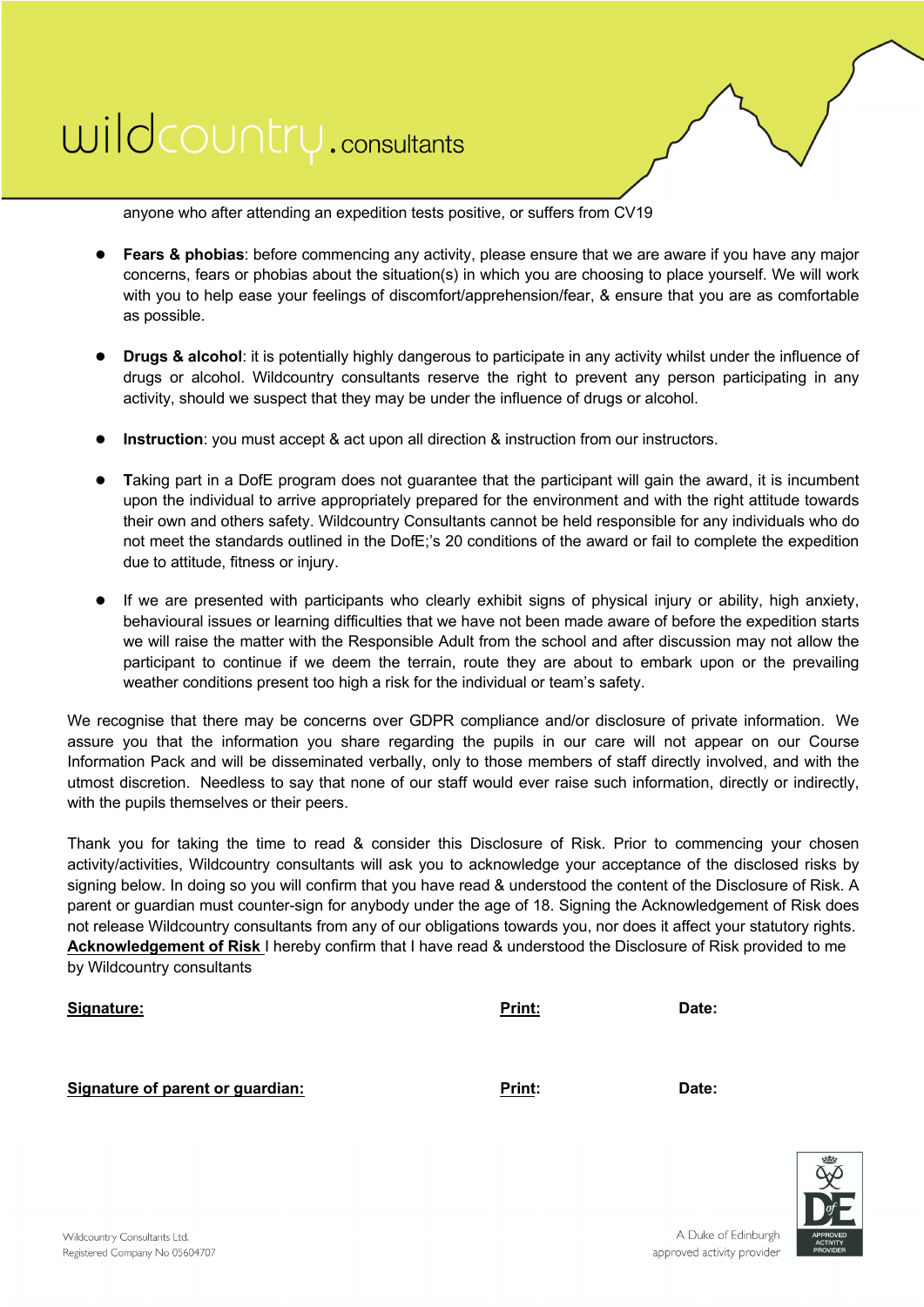

| DofE EXPEDITION MEDICAL FORM                                                                       |                                              |                                                                                                |             |               |              |  |  |
|----------------------------------------------------------------------------------------------------|----------------------------------------------|------------------------------------------------------------------------------------------------|-------------|---------------|--------------|--|--|
| Surname                                                                                            |                                              |                                                                                                | Forenames   |               |              |  |  |
| Date of birth                                                                                      |                                              |                                                                                                | Gender      |               |              |  |  |
| Address                                                                                            |                                              |                                                                                                |             |               |              |  |  |
|                                                                                                    | <b>EMERGENCY CONTACT INFORMATION</b>         |                                                                                                |             |               |              |  |  |
| Name                                                                                               | Address                                      | Home number                                                                                    | Work number | Mobile number | Relationship |  |  |
|                                                                                                    |                                              |                                                                                                |             |               |              |  |  |
|                                                                                                    |                                              |                                                                                                |             |               |              |  |  |
| <b>MEDICAL INFORMATION</b>                                                                         |                                              |                                                                                                |             |               |              |  |  |
|                                                                                                    |                                              | Please list below any general medical condition we should be aware of, including operations or |             |               |              |  |  |
| conditions, especially if they relate to bones or tendons they may have had in the past:           |                                              |                                                                                                |             |               |              |  |  |
| Please indicate any physical or psychological condition that we should be aware of:                |                                              |                                                                                                |             |               |              |  |  |
|                                                                                                    |                                              |                                                                                                |             |               |              |  |  |
| Is your son/daughter taking any medication or drugs or have they recently come off any medication. |                                              |                                                                                                |             |               |              |  |  |
|                                                                                                    |                                              |                                                                                                |             |               |              |  |  |
|                                                                                                    | Please list any allergies and their severity |                                                                                                |             |               |              |  |  |